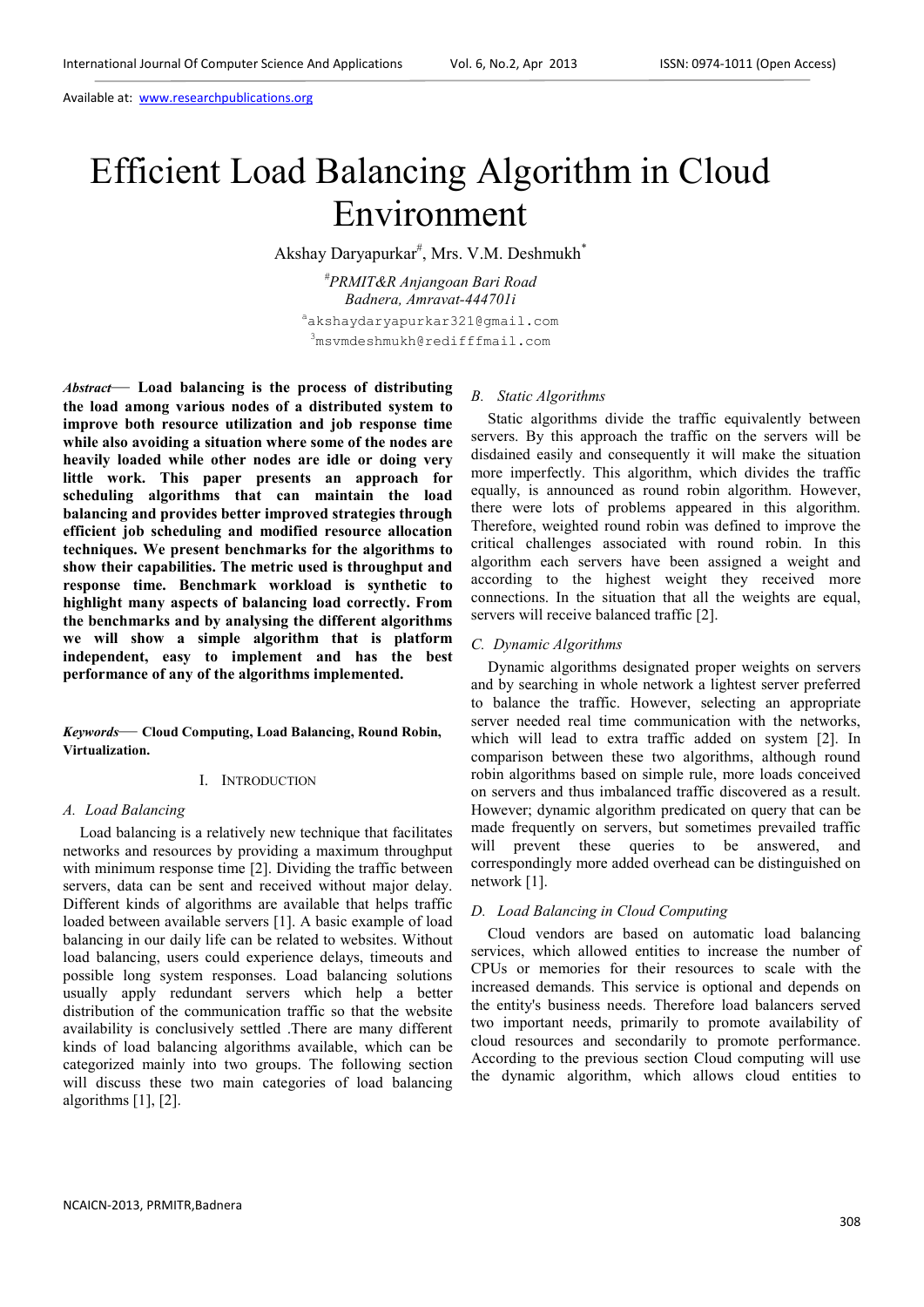advertise their existence to presence servers and also provides a means of communication between interested parties [1].

## *E. Load Balancing in Distributed Systems*

Today more modern software development methodologies are being used to enhance the usability of software embedded on compatible hardware in distributed networks [1] [2]. Attaining this objective and improve software infrastructure, middleware have been applied to foster portability and distributed application component interpretability. Middleware characterized as network services and software components that permit scaling of application and networks. Providing the simple and integrated distributed programming environment, middleware eased the task of designing and programming and managing the distributed applications.

## II. CLOUD COMPUTING & VIRTUALIZATION

A Cloud system consists of 3 major components such as clients, data center, and distributed servers. Each element has a definite purpose and plays a specific role.



Fig 1: Three components make up a cloud computing solution [3]

# *A. Type of Clouds*

#### *1) Clients:*

End users interact with the clients to manage information related to the cloud. Clients generally fall into three categories as given in  $[3]-[5]$ :

• **Mobile**: Windows Mobile Smartphone, smart phones, like a Blackberry, or an iPhone.

• **Thin**: They don't do any computation work. They only display the information. Servers do all the works for them. Thin clients don't have any internal memory.

• **Thick**: These use different browsers like IE or Mozilla Firefox or Google Chrome to connect to the Internet cloud.

#### *2) Datacenter:*

Datacenter is nothing but a collection of servers hosting different applications. A end user connects to the datacenter to subscribe different applications. A datacenter may exist at a large distance from the clients [5]. Now-a-days a concept called virtualisation is used to install software that allows multiple instances of virtual server applications.

## 3) *Distributed Servers:*

Distributed servers are the parts of a cloud which are present throughout the Internet hosting different applications. But while using the application from the cloud, the user will feel that he is using this application from its own machine [4].

## *B. Type of Clouds*

Based on the domain or environment in which clouds are used, clouds can be divided into 3 catagories:

- Public Clouds
- \_ Private Clouds

\_ Hybrid Clouds (combination of both private and public clouds)

#### *C. Virtualization*

It is a very useful concept in context of cloud systems. Virtualization means "something which isn't real", but gives all the facilities of a real. It is the software implementation of a computer which will execute different programs like a real machine. Virtualization is related to cloud, because using virtualization an end user can use different services of a cloud. The remote datacenter will provide different services in a full or partial virtualized manner.

Two types of virtualization are found in case of clouds as given in [5]:

- \_ Full virtualization
- \_ Para virtualization

## *1) Full Virtualization:*

In case of full virtualization a complete installation of one machine is done on another machine. It will result in a virtual machine which will have all the software's that are present in the actual server.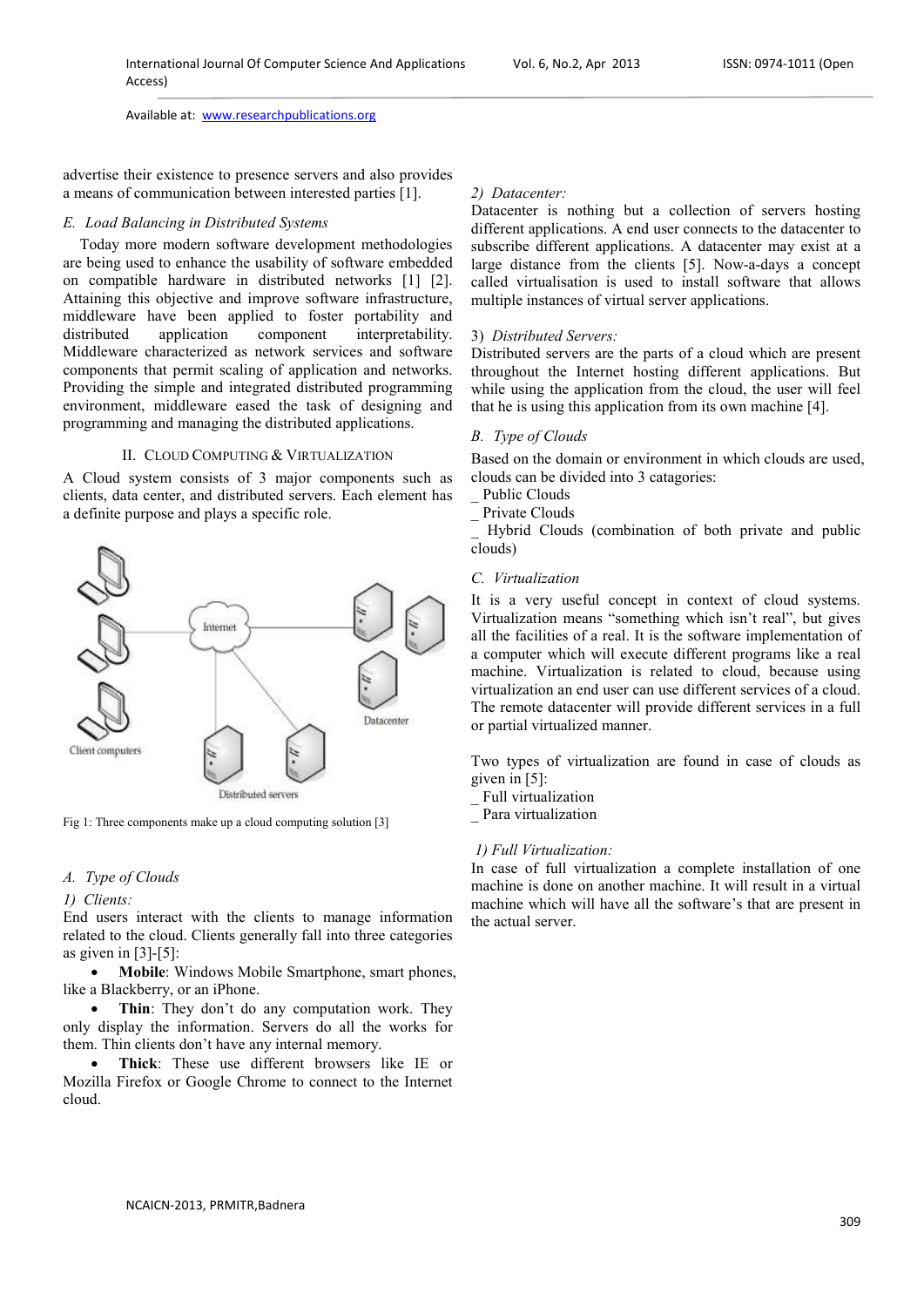

Fig 2: Full Virtualization [5]

Here the remote datacenter delivers the services in a fully virtualized manner. Full Virtualization has been successful for several purposes as pointed out in [5]:

- sharing a computer system among multiple users

- Isolating users from each other and from the control program

- Emulating hardware on another machine

## *2) Para virtualization:*

In paravitualisation, the hardware allows multiple operating systems to run on single machine by efficient use of system resources such as memory and processor e.g. VMware software. Here all the services are not fully available, rather the services are provided partially [4].



Fig 3: Para virtualization

Para virtualization has the following advantages as given in:

- *Disaster recovery*: In the event of a system failure, guest instances are moved to hardware until the machine is repaired or replaced.

- *Migration*: As the hardware can be replaced easily, hence migrating or moving the different parts of a new machine is faster and easier.

- *Capacity management*: In a virtualized environment, it is easier and faster to add more hard drive capacity and processing power. As the system parts or hardware's can be moved or replaced or repaired easily, capacity management is Service Provide imple and easier.

## III. ANALYSIS OF LOAD BALANCING ALGORITHMS

#### *A. Round Robin Algorithm*

Round-robin is by far the simplest algorithm available to distribute load among nodes. It is therefore often the first choice when implementing a simple scheduler. One of the reasons for it being so simple is that the only information needed is a list of nodes [8].

However this is only when several key assumptions are true:

1. The nodes must be identical in capacity. Otherwise performance will degrade to the speed of slowest node in the cluster.

2. Two or more client connections must not start at the same time. Should they, the node chosen will be the same, because the order of nodes retrieved from the cluster is the same every time.

3. The jobs must be similar to achieve optimum load distribution among the nodes. If a single node is more loaded than others it will become a bottleneck in the system [8].

#### *B. Weighted Round Robin*

In a weighted round-robin algorithm, each destination (server) is assigned a value that signifies, relative to the other servers in the list, how that server performs. This "weight" determines how many more (or fewer) requests are sent that server's way; compared to the other servers on the list [6].

# *C. Random*

This selection is more random, meaning that it will keep on selecting the nodes in a different order each time. The reasons for this added complexity is that some workloads may perform the worst possible way with any of the round robin schedulers. Consider a cluster with four nodes; if unlucky every fourth job is a job that requires much work. A roundrobin algorithm would then assign these jobs on a single node and slow everything down. Here it matters little that the list of nodes was randomized to begin with [6]-[8].

# *D. Load Informed*

Input: A priority heap of nodes sorted by load (nodes)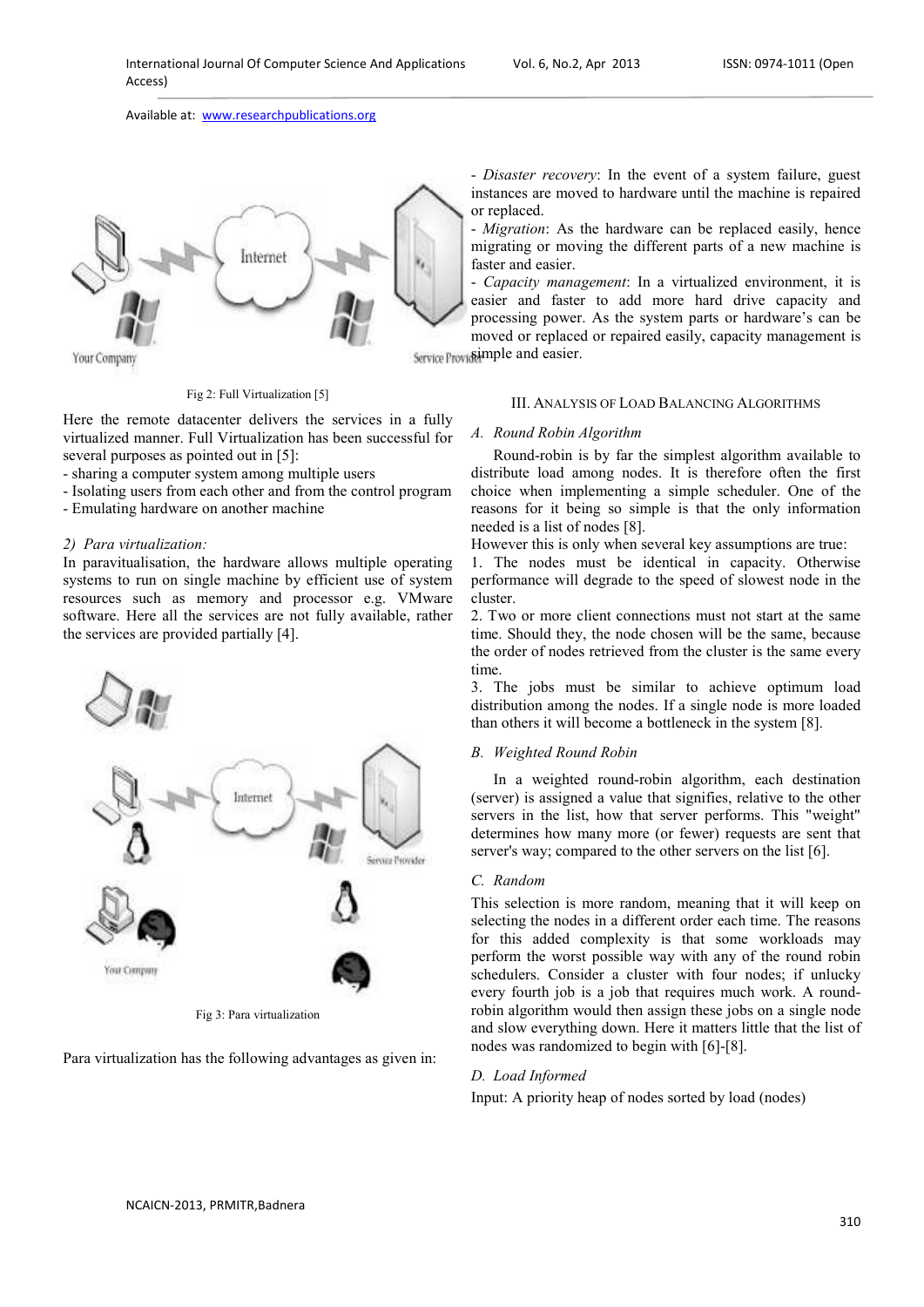- 2: Input: A list of nodes in the system (orig\_nodes)
- 3: ONLOADUPDATE ()
- 4: for (iterator it = orig\_nodes.Begin(); it != orig\_nodes.end();  $++it)$
- {
- 5: nodes.delete (it);
- 6: nodes.insert (it.load, node);
- }
- 7: GETNEXTNODE ()
- *8: Return nodes.first ();*

# *E. Concluding Remarks*

1) *Round-robin:*

 $+$  Fast.

+ Requires only information about the names of the nodes.

- + Does not require any global decisions.
- + Easy to implement.

+ Superb balancing, when the workload is not skewed, nor are the nodes.

− Breaks down completely when the above item does not hold [8].

# *2) Weighted Round-robin:*

+ Requires only information about the names of the nodes and their weights.

+ Does not require any global decisions, but when the number of jobs are low it greatly improves when available.

+ Superb balancing, when the workload is not skewed.

− Breaks down completely when the above item does not hold.

− Requires more work than the Round-Robin scheduler.

## *3) Weighted Random:*

+ Requires only information about the names of the nodes and their weights.

+ Does not require any global decisions.

− Unpredictable balancing [8].

#### *4) Load informed:*

- + Can prevent worst-case scenarios.
- − The information required is not platform independent.

− Require global decisions to work properly.

− Requires information about the names of the nodes, their weights and a constantly updated specification of the load of each node.

− The optimal load adjustment when choosing a node is not clear.

− Very complex to implement and even more complex to get right.

− Requires a large machinery to calculate the load.

# *F. Equally Spread Current Execution*

The random arrival of load in such an environment can cause some server to be heavily loaded while other server is idle or only lightly loaded. Equally load distributing improves performance by transferring load from heavily loaded server. Efficient scheduling and resource allocation is a critical characteristic of cloud computing based on which the performance of the system is estimated. The considered characteristics have an impact on cost optimization, which can be obtained by improved response time and processing time.

 A scheduling algorithm is compared with the existing round robin scheduling to estimate response time, processing time, which is having an impact on cost .A Comparison of Dynamic Load Balancing Algorithms [6].

Here the jobs are submitted by the clients to the computing system. As the submitted jobs arrive to the cloud they are queued in the stack. The cloud manager estimates the job size and checks for the availability of the virtual machine and also the capacity of the virtual machine. Once the job size and the available resource (virtual machine) size match, the job scheduler immediately allocates the identified resource to the job in queue. Unlike the round robin scheduling algorithm, there is no overhead of fixing the time slots to schedule the jobs in a periodic way [6]. The impact of the ESCE algorithm is that there is an improvement in response time and the processing time. The jobs are equally spread, the complete computing system is load balanced and no virtual machines are underutilized. Due to this advantage, there is a reduce in the virtual machine cost and the data transfer cost.

# ESAE LOAD ALGORITHM

ACTIVE VM LOAD BALANCER [6]

[START] Step1:- find the next available VM

Step2:-check for all current allocation count is less than max length of VM list allocate the VM

Step3:- if available VM is not allocated create a new one in Step 4:- count the active load on each VM

Step5:- return the id of those VM which is having least load [END]